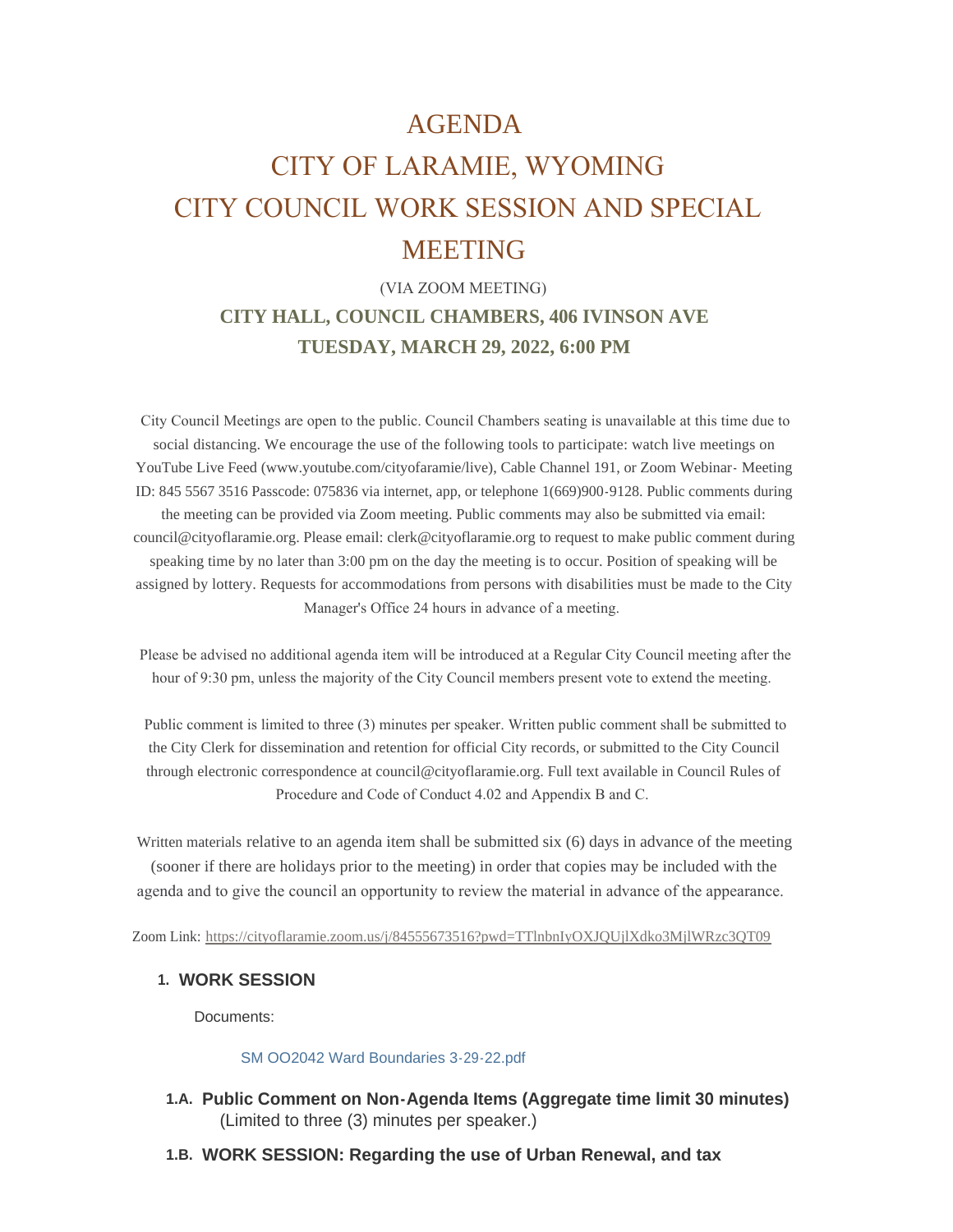### **increment financing to support redevelopment projects. [Feezer, ACM]**

**WORK SESSION: Regarding the use of Urban Renewal, and tax** 

Documents:

[URA Work Session Cover Sheet.pdf](https://cityoflaramie.org/AgendaCenter/ViewFile/Item/12101?fileID=16453) [URA Work Session Slide Deck.pdf](https://cityoflaramie.org/AgendaCenter/ViewFile/Item/12101?fileID=16454)

#### **Public Comments 1.B.i.**

(Please observe the time limit of three (3) minutes per speaker.)

#### **Agenda Review 1.C.**

Documents:

[April 5 2022 Draft.pdf](https://cityoflaramie.org/AgendaCenter/ViewFile/Item/12150?fileID=16551)

#### **Adjourn the Work Session and Convene the Special Meeting 1.D.**

#### **SPECIAL MEETING 2.**

Documents:

[SM OO2042 Ward Boundaries 3-29-22.pdf](https://cityoflaramie.org/AgendaCenter/ViewFile/Item/12108?fileID=16464)

#### **CALL TO ORDER 2.A.**

#### **Roll Call 2.B.**

#### **Public Comments 2.C.** (Please observe the time limit of three (3) minutes per speaker.)

#### **Original Ordinance No. 2042, Amending Laramie Municipal Code 2.D. Chapter 2.04 to Adjust Ward Boundaries to have Nearly Equal Proportions after the 2020 Census**

Third and Final Reading. (Introduction by O'Doherty)(Postponed on March 22, 2022)

**[Bartholomew, CC]**

Documents:

[Cover Sheet OO2042 Ward Boundaries 3-29-22 Third Reading.pdf](https://cityoflaramie.org/AgendaCenter/ViewFile/Item/12100?fileID=16455) [OO2042 Ward Boundaries 2022 1b 3-22-22 \(003\) RWS Comments \(003\).pdf](https://cityoflaramie.org/AgendaCenter/ViewFile/Item/12100?fileID=16451) [Map 1b .pdf](https://cityoflaramie.org/AgendaCenter/ViewFile/Item/12100?fileID=16450) [Inter-HD boundaries within city House Plan.pdf](https://cityoflaramie.org/AgendaCenter/ViewFile/Item/12100?fileID=16459) [prop1b County Clerk statement.pdf](https://cityoflaramie.org/AgendaCenter/ViewFile/Item/12100?fileID=16460) [Proposal 3.2.pdf](https://cityoflaramie.org/AgendaCenter/ViewFile/Item/12100?fileID=16458) [Mike Massie Ward Boundaries 3-22-22\\_Redacted.pdf](https://cityoflaramie.org/AgendaCenter/ViewFile/Item/12100?fileID=16461) [Proposal 1c Map.pdf](https://cityoflaramie.org/AgendaCenter/ViewFile/Item/12100?fileID=16562) [Proposal 1d Map.pdf](https://cityoflaramie.org/AgendaCenter/ViewFile/Item/12100?fileID=16563) [Proporal 1e Map.pdf](https://cityoflaramie.org/AgendaCenter/ViewFile/Item/12100?fileID=16456) [Proposal 1f Map.pdf](https://cityoflaramie.org/AgendaCenter/ViewFile/Item/12100?fileID=16457) [Wards Proposal 1g Updated Final.pdf](https://cityoflaramie.org/AgendaCenter/ViewFile/Item/12100?fileID=16683) [Wards Proposal 1h updated.pdf](https://cityoflaramie.org/AgendaCenter/ViewFile/Item/12100?fileID=16638)